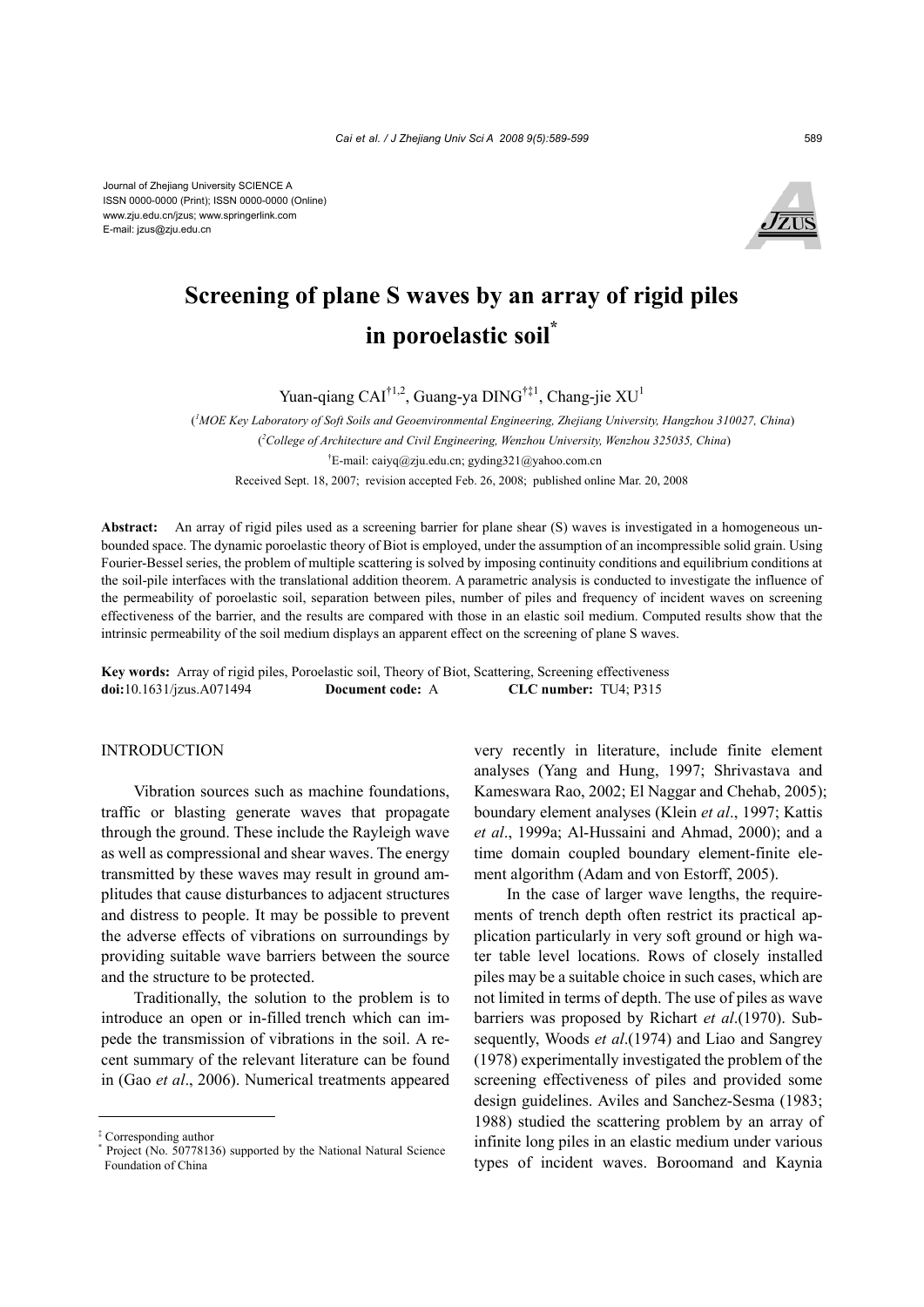(1991) proposed an approximate analytical mode for studying the screening effectiveness of rigid and elastic piles in the half-space. Kattis *et al*.(1999b) analyzed the problem of vibration isolation with a row of piles in a 3D context by an advanced frequency domain boundary element method (BEM). Kani and Hayakawa (2003) analyzed the effectiveness of PC-wall piles as wave barriers in reducing ground vibrations using field tests and finite element methods (FEMs). Hildebrand (2003) developed an analytical model for evaluating the vibration isolation of a hard wave barrier (e.g. in-filled trench, screen piles, etc.) by using some physically motivated simplifications. Based on the integral equation of Rayleigh wave scattering, Li *et al.*(2005) and Gao *et al.*(2006) presented 3D multi-row piles as ground barriers for passive isolating vibration in a far field. Xu *et al*.(2007a; 2007b) obtained a theoretical solution of scattering coefficients for incident plane compressional and shear waves by the barrier of a row of piles, and studied the trends of the normalized displacements at different places behind the barrier with different types of barriers according to the theoretical solution. Tsai *et al*.(2007) applied a 3D BEM in the frequency domain to investigate the screening effectiveness of circular piles in a row for a massless square foundation subjected to harmonic vertical loading. It is noted that the preceding review has focused primarily on the research work involving homogeneities in single phase media. However, many geophysical applications require a more general model of the environment. Obviously, the single phase model is not appropriate for vibration isolation in practical poroelastic soil. The main drawback of the single phase model is that it cannot predict the influence of the permeability of poroelastic soil on the dynamic response of piles. In such situations it becomes necessary to investigate the screening of plane waves by an array of piles in poroelastic soil.

This paper studies the screening effectiveness of an array of rigid piles for plane shear (S) waves in poroelastic soil. It is assumed that the piles have a circular cross section and are embedded in a homogeneous unbounded poroelastic soil. Furthermore, the piles are assumed to be horizontal in order to retain a usual convention in elastodynamics. Using Fourier-Bessel series and Graf's addition theorem, closed-form solutions are derived for the multiple

scattering problem by imposing continuity conditions and equilibrium conditions at the soil-pile interfaces. Finally we consider numerical results for the screening of plane S waves by an array of rigid piles.

## GOVERNING EQUATIONS FOR POROELASTIC SOIL

Based on Biot's dynamic theory, the coupled equations that govern the motion of a poroelastic medium can be written as (Biot, 1956)

$$
\mu \nabla^2 \boldsymbol{U} + (\lambda_c + \mu) \text{grade} - \alpha M \text{grad} \xi = \rho \ddot{\boldsymbol{U}} + \rho_t \ddot{\boldsymbol{w}}, \qquad (1)
$$

$$
\alpha M \text{ grade} - M \text{ grad} \xi = \alpha \ddot{U} + h \ddot{w} + b \ddot{w}.
$$
 (2)

In Eqs.(1) and (2), *U* and *w* are the displacement vectors of the solid and fluid relative to the solid, respectively;  $\lambda_c = \lambda + \alpha^2 M$ , where  $\alpha$  and M are Biot's parameters accounting for compressibility of the poroelastic material; *λ* and *μ* are the Lame's constants; *e*=div*U* and ξ=−div*w* are the dilatations of the solid and fluid relative to the solid, respectively;  $\rho=(1-f)\rho_s+f\rho_f$ , where *f* is the porosity,  $\rho_s$  and  $\rho_f$  are the actual mass densities of the solid and the fluid, respectively;  $b = \frac{\eta}{k_s}$  is a parameter accounting for the internal friction owing to the relative motion between the solid skeleton and the pore fluid, where  $\eta$  is the fluid viscosity and  $k<sub>s</sub>$  is the intrinsic permeability of the medium;  $h = \rho_f/f$  is a density-like parameter; and overdots denote the derivatives of field variables with respect to time *t*.

The Helmholtz decomposition theorem allows one to resolve the displacement fields as the superposition of longitudinal and transverse vector components.

$$
U = \nabla \varphi + \nabla \psi, \tag{3}
$$

$$
w = \nabla \chi + \nabla \Theta.
$$
 (4)

where  $\varphi$  and  $\psi$  are potentials associated with the solid phase of the bulk material, while potentials  $\gamma$  and  $\Theta$ are associated with the pore fluid phase.

In the case of steady state, the soil skeleton and fluid displacements are the harmonic function of the angular frequency *ω*. Thus, omitting the time dependency, and substituting Eqs.(3) and (4) into Boit's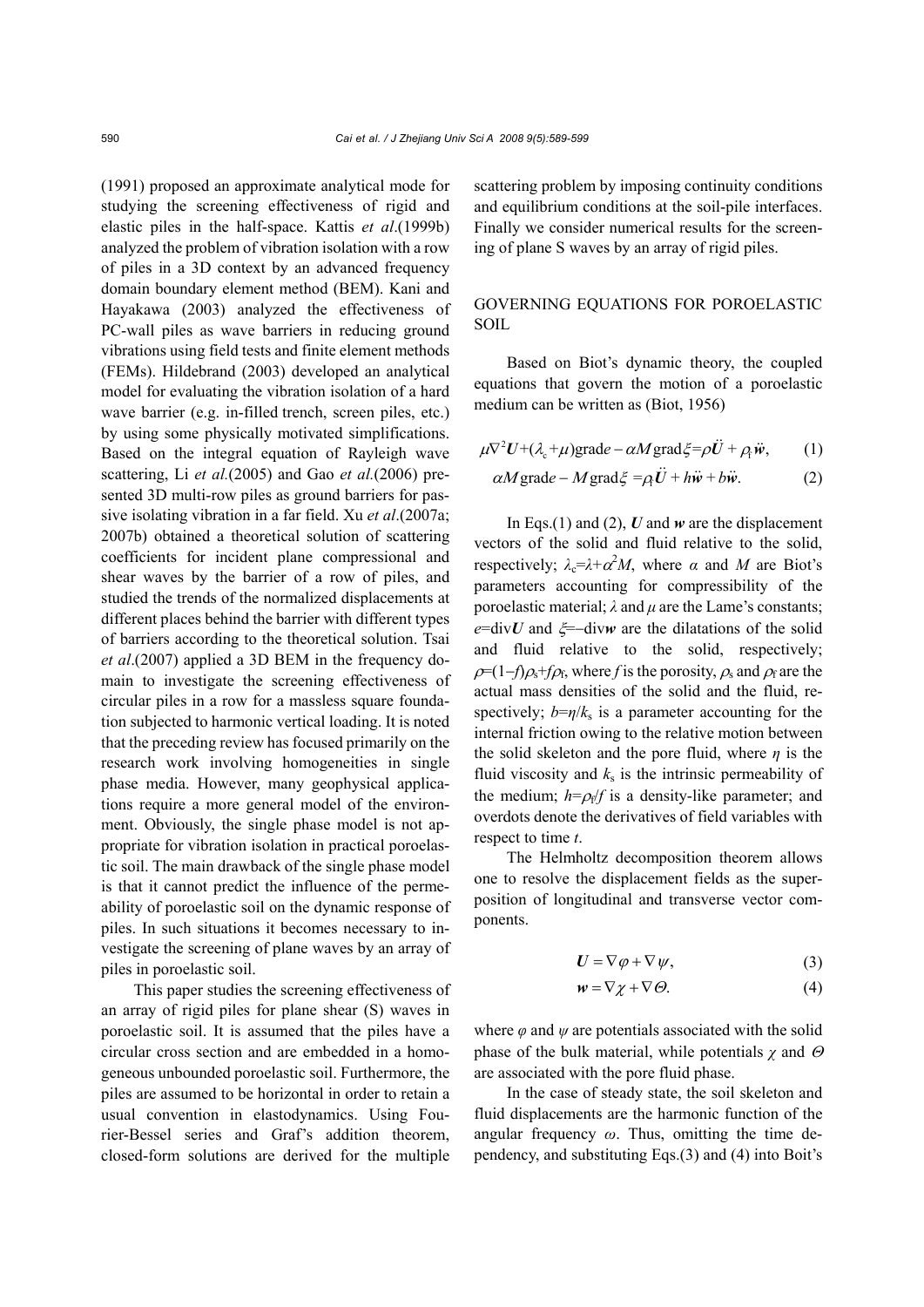field equations of motion Eqs.(1) and (2), two sets of coupled equations are obtained as

$$
\begin{bmatrix} \lambda_{c} + \alpha^{2} M & \alpha M \\ \alpha M & M \end{bmatrix} \begin{bmatrix} \nabla^{2} \varphi \\ \nabla^{2} \chi \end{bmatrix} = \begin{bmatrix} -\rho \omega^{2} & -\rho_{f} \omega^{2} \\ -\rho_{f} \omega^{2} & -h \omega^{2} - i \omega b \end{bmatrix} \begin{bmatrix} \varphi \\ \chi \end{bmatrix},
$$
\n(5)\n
$$
\begin{bmatrix} \mu & 0 \\ 0 & \mu \end{bmatrix} \begin{bmatrix} \nabla^{2} \psi \\ \nabla^{2} \varphi \end{bmatrix} = \begin{bmatrix} -\rho \omega^{2} & -\rho_{f} \omega^{2} \\ -\rho_{f} \omega^{2} & -h \omega^{2} - i \omega b \end{bmatrix} \begin{bmatrix} \psi \\ \varphi \end{bmatrix},
$$

where  $\nabla^2$  is the Laplacian operator.

Eqs.(5) and (6) may be manipulated to yield Helmholtz equations:

$$
\nabla^2 \varphi_{\text{f,s}} + p_{1,2}^2 \varphi_{\text{f,s}} = 0, \ \nabla^2 \psi + p_3^2 \psi = 0, \tag{7}
$$

where  $p_1$ ,  $p_2$  and  $p_3$  are the complex wave numbers for the fast compressional wave, slow compressional wave and S wave of the poroelastic medium, defined by

$$
p_{1,2}^2 = \frac{B \mp \sqrt{B^2 - 4AC}}{2A}, \ \ p_3^2 = \frac{C}{D}, \tag{8}
$$

where

$$
A = (\lambda + 2\mu)M, B = (\lambda_c + 2\mu)(h\omega^2 + i\omega b) + \rho\omega^2 M
$$
  
-2 $\rho_f \omega^2 \alpha M$ ,  $C = \rho\omega^2 (h\omega^2 + i\omega b) - \rho_f^2 \omega^4$ ,  $D = \mu(h\omega^2 + ib\omega)$ .

Employing Eqs. $(5)$ ~Eq. $(8)$ , with some manipulation, the potentials  $\varphi$ ,  $\psi$ ,  $\chi$  and  $\Theta$  can be expressed as

$$
\chi = \xi_1 \varphi_f + \xi_2 \varphi_s, \quad \Theta = \xi_3 \psi, \tag{9}
$$

where the amplitude ratios *ξ*1,2 and *ξ*3 are given by

$$
\xi_{1,2} = \frac{(\lambda + \alpha^2 M + 2\mu) p_{1,2}^2 - \rho \omega^2}{\rho_f \omega^2 - \alpha M p_{1,2}^2},
$$
  

$$
\xi_3 = -\frac{\rho_f \omega^2}{h \omega^2 + ib \omega}.
$$
 (10)

SCATTERING OF PLANE S WAVES BY AN ARRAY OF RIGID PILES

Consider plane S waves in a solid matrix with amplitude  $\psi_0$ , and incidence angle  $\theta_\alpha$ , which propagate toward an array of rigid piles as shown in Fig.1. Such incident waves are given in the reference system  $(x_1, y_1)$  attached to the first pile by means of

$$
\psi^{(i)}(x_1, y_1) = \psi_0 e^{ip_3(x_1 \cos \theta_a + y_1 \sin \theta_a)} \cdot e^{-i\omega t}.
$$
 (11)

The harmonic problem solution depends on time, *t*, through the term  $e^{-i\omega t}$ , where  $\omega$  is the frequency of the incident wave,  $i = \sqrt{-1}$ . Thus, all of the resulting parameters depend on this term as well. For the sake of simplicity, this term, e<sup>−</sup>i*ω<sup>t</sup>* , will be understood and omitted from now on.



Incident plane waves

**Fig.1 Incident plane S waves and reference systems for each pile**

In the presence of an array of rigid piles, the incident waves will be scattered and diffracted around the piles. The solutions are therefore given by

$$
\varphi_{1} = \varphi_{f} + \varphi_{s} = \sum_{k=1}^{N} \varphi_{f}^{k}(r_{k}, \theta_{k}) + \sum_{k=1}^{N} \varphi_{s}^{k}(r_{k}, \theta_{k}), \qquad (12)
$$

$$
\psi_1 = \psi^{(i)}(x_1, y_1) + \psi = \psi^{(i)}(x_1, y_1) + \sum_{k=1}^{N} \psi^k(r_k, \theta_k),
$$
 (13)

where  $\varphi_f^k(r_k, \theta_k)$ ,  $\varphi_s^k(r_k, \theta_k)$  and  $\psi^k(r_k, \theta_k)$  represent the waves scattered in a solid matrix by the *k*th pile in terms of the *k*th system of cylindrical coordinates  $(r_k, \theta_k)$ ; *N* is the number of piles.

Using the method of separation of variables, the scattered field in a solid matrix by the *k*th pile in the coordinate system  $(r_k, \theta_k)$  can be written as

$$
\varphi_{f}^{k}(r_{k},\theta_{k}) = \sum_{n=0}^{\infty} H_{n}^{(1)}(p_{1}r_{k})(A_{1n}^{k}\cos n\theta_{k} + B_{1n}^{k}\sin n\theta_{k}),
$$
  

$$
\varphi_{s}^{k}(r_{k},\theta_{k}) = \sum_{n=0}^{\infty} H_{n}^{(1)}(p_{2}r_{k})(C_{1n}^{k}\cos n\theta_{k} + D_{1n}^{k}\sin n\theta_{k}),
$$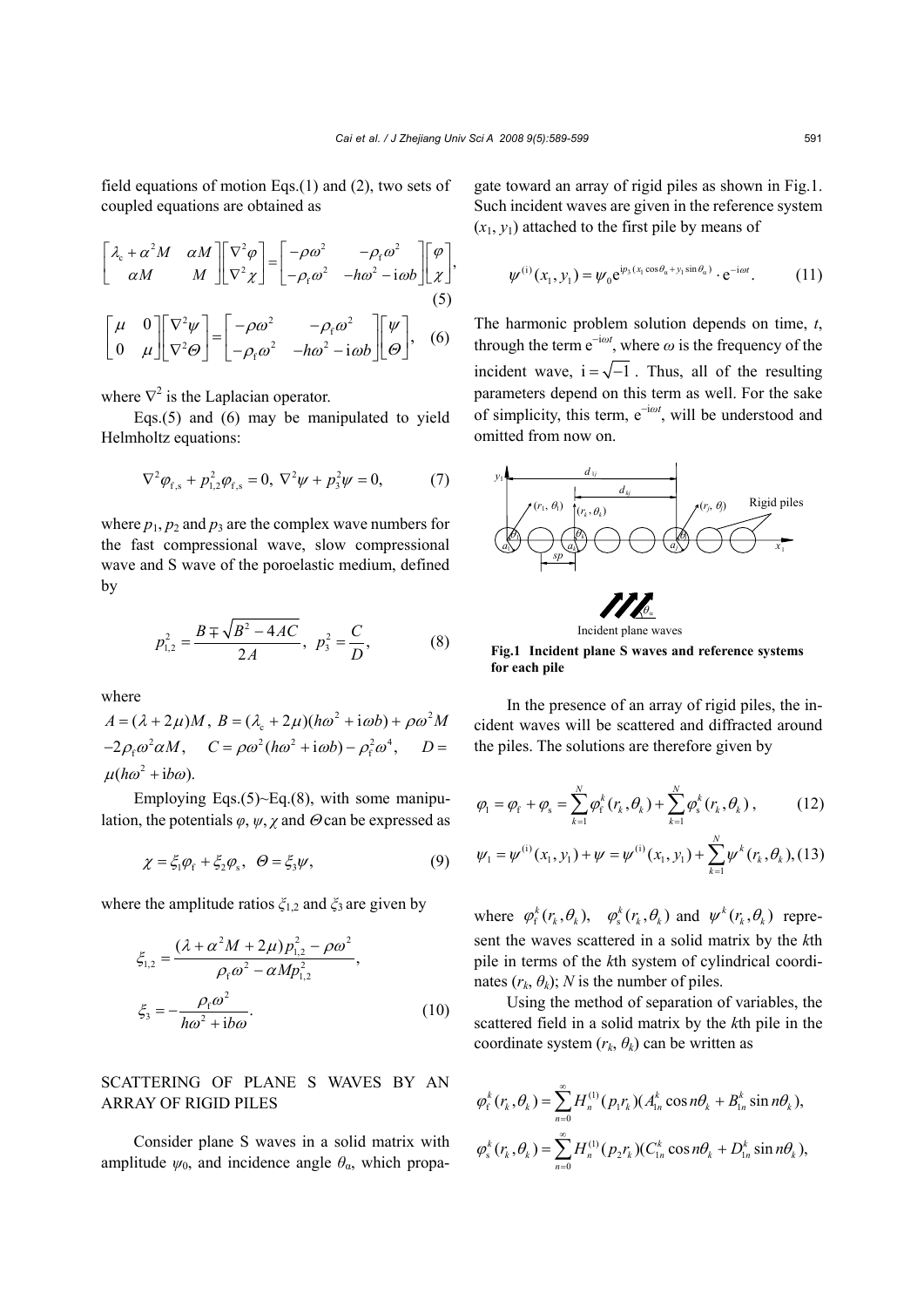$$
\psi^{k}(r_{k},\theta_{k}) = \sum_{n=0}^{\infty} H_{n}^{(1)}(p_{3}r_{k})(E_{1n}^{k}\sin n\theta_{k} + F_{1n}^{k}\cos n\theta_{k}),
$$
\n(14)

where  $H_n^{(1)}(\cdot)$  is the Hankel function of the first kind and order *n*, representing an outgoing wave that satisfies the Sommerfeld's radiation condition at infinity;  $A_{1n}^k$ ,  $B_{1n}^k$ ,  $C_{1n}^k$ ,  $D_{1n}^k$ ,  $E_{1n}^k$  and  $F_{1n}^k$  are complex coefficients to be determined from boundary conditions.

In order to formulate the boundary conditions, Eqs.(12) and (13) should be referred to each coordinate system  $(r_i, \theta_i)$  in which  $1 \leq j \leq N$ ; Eq.(11) can be rewritten in the form

$$
\psi^{(i)}(r_1, \theta_1) = \psi_0 \cdot \sum_{m=0}^{\infty} \varepsilon_m i^m J_m(p_3 r_j) \cos[m(\theta_j - \theta_\alpha)].
$$
  

$$
e^{ip_3 d_{1j} \cos \theta_\alpha}, \qquad (15)
$$

where  $\varepsilon_0=1$ ,  $\varepsilon_m=2$  when  $m\geq 1$ ;  $J_m(\cdot)$  is the Bessel function of the first kind and order  $m$ ;  $d_{1j}$  is distance from the origin of system  $(r_1, \theta_1)$  to the origin of system  $(r_i, \theta_i)$ .

The wave potentials with respect to the cylindrical coordinate systems  $(r_i, \theta_i)$  and  $(r_k, \theta_k)$ , in which *j*≠*k* are related by the following transformation (Fang, 1995)

$$
H_n^{(1)}(p_ir_k)\begin{cases} \cos n\theta_k \\ \sin n\theta_k \end{cases} = \frac{1}{2} \sum_{m=0}^{\infty} (-1)^m \varepsilon_m J_m(p_ir_j) \cdot \begin{cases} K_m^n(p_id_{kj})\cos m\theta_j \\ L_m^n(p_id_{kj})\sin m\theta_j \end{cases}, \ r_j \le d_{kj}, \ (16)
$$

for *j*>*k*, and

$$
H_n^{(1)}(p_i r_k) \begin{cases} \cos n\theta_k \\ \sin n\theta_k \end{cases} = \frac{1}{2} (-1)^n \sum_{m=0}^{\infty} \varepsilon_m J_m(p_i r_j) \cdot \begin{cases} K_m^n(p_i d_{kj}) \cos m\theta_j \\ L_m^n(p_i d_{kj}) \sin m\theta_j \end{cases}, r_j \le d_{kj}, (17)
$$

for *j*<*k*, where

$$
K_{m}^{n}(p_{l}d_{kj}) = H_{m+n}^{(1)}(p_{l}d_{kj}) + (-1)^{n} H_{m-n}^{(1)}(p_{l}d_{kj}), \quad (18)
$$

$$
L_{m}^{n}(p_{i}d_{kj}) = -H_{m+n}^{(1)}(p_{i}d_{kj}) + (-1)^{n} H_{m-n}^{(1)}(p_{i}d_{kj}), \quad (19)
$$

where  $d_{ki}$  is the distance between the *k*th pile and the *j*th pile; *l*=1, 2, 3.

With the aid of Graf's addition theorem (Fang,

1995), the total wave field in a solid matrix with respect to the cylindrical coordinate system  $(r_i, \theta_i)$  can be transformed to be expressed in terms of Eqs.(12) and (13):

$$
\varphi_{1} = (1 - \delta_{j1}) \sum_{k=1}^{j-1} \frac{1}{2} \sum_{n=0}^{\infty} \sum_{m=0}^{\infty} \{ (-1)^{m} \varepsilon_{m} J_{m}(p_{1}r_{j}) \Big[ A_{1n}^{k} K_{m}^{n}(p_{1}d_{kj}) \cdot \cos m\theta_{j} + B_{1n}^{k} L_{m}^{n}(p_{1}d_{kj}) \sin m\theta_{j} \Big] \} + (1 - \delta_{jN}) \sum_{k=j+1}^{N} \frac{1}{2} \cdot \sum_{n=0}^{\infty} \sum_{m=0}^{\infty} \{ (-1)^{n} \varepsilon_{m} J_{m}(p_{1}r_{j}) \Big[ A_{1n}^{k} K_{m}^{n}(p_{1}d_{kj}) \cos m\theta_{j} + B_{1n}^{k} L_{m}^{n}(p_{1}d_{kj}) \sin m\theta_{j} \Big] \} + (1 - \delta_{j1}) \sum_{k=1}^{j-1} \frac{1}{2} \sum_{n=0}^{\infty} \sum_{m=0}^{\infty} \{ (-1)^{m} \cdot \varepsilon_{m} J_{m}(p_{2}r_{j}) \Big[ C_{1n}^{k} K_{m}^{n}(p_{2}d_{kj}) \cos m\theta_{j} + D_{1n}^{k} L_{m}^{n}(p_{2}d_{kj}) \cdot \sin m\theta_{j} \Big] \} + (1 - \delta_{jN}) \sum_{k=j+1}^{N} \frac{1}{2} \sum_{n=0}^{\infty} \sum_{m=0}^{\infty} \{ (-1)^{n} \varepsilon_{m} J_{m}(p_{2}r_{j}) \cdot \Big[ C_{1n}^{k} K_{m}^{n}(p_{2}d_{kj}) \cos m\theta_{j} + D_{1n}^{k} L_{m}^{n}(p_{2}d_{kj}) \sin m\theta_{j} \Big] \} + \sum_{n=0}^{\infty} H_{n}^{(1)}(p_{1}r_{j}) (A_{1n}^{l} \cos n\theta_{j} + B_{1n}^{l} \sin n\theta_{j}) + \sum_{n=0}^{\infty} H_{n}^{(1)}(p_{2}r_{j}) (C_{1n}^{l} \cos n\theta_{j} + D_{1n}^{l} \sin n\theta_{j}) + \sum_{n=0}^{\infty} H
$$

In the cylindrical coordinate  $(r_i, \theta_i)$  the radial and tangential displacement components of the skeletal frame and fluid with regard to the solid and the stress components, by using the potentials  $\varphi_1$ ,  $\psi_1$ ,  $\chi_1$  and  $\Theta_1$ , can be derived as

$$
u_r = \frac{\partial \varphi_1}{\partial r} + \frac{1}{r} \frac{\partial \psi_1}{\partial \theta}, \ \ u_\theta = \frac{1}{r} \frac{\partial \varphi_1}{\partial \theta} - \frac{\partial \psi_1}{\partial r},
$$

$$
w_r = \frac{\partial \chi_1}{\partial r} + \frac{1}{r} \frac{\partial \varphi_1}{\partial \theta},
$$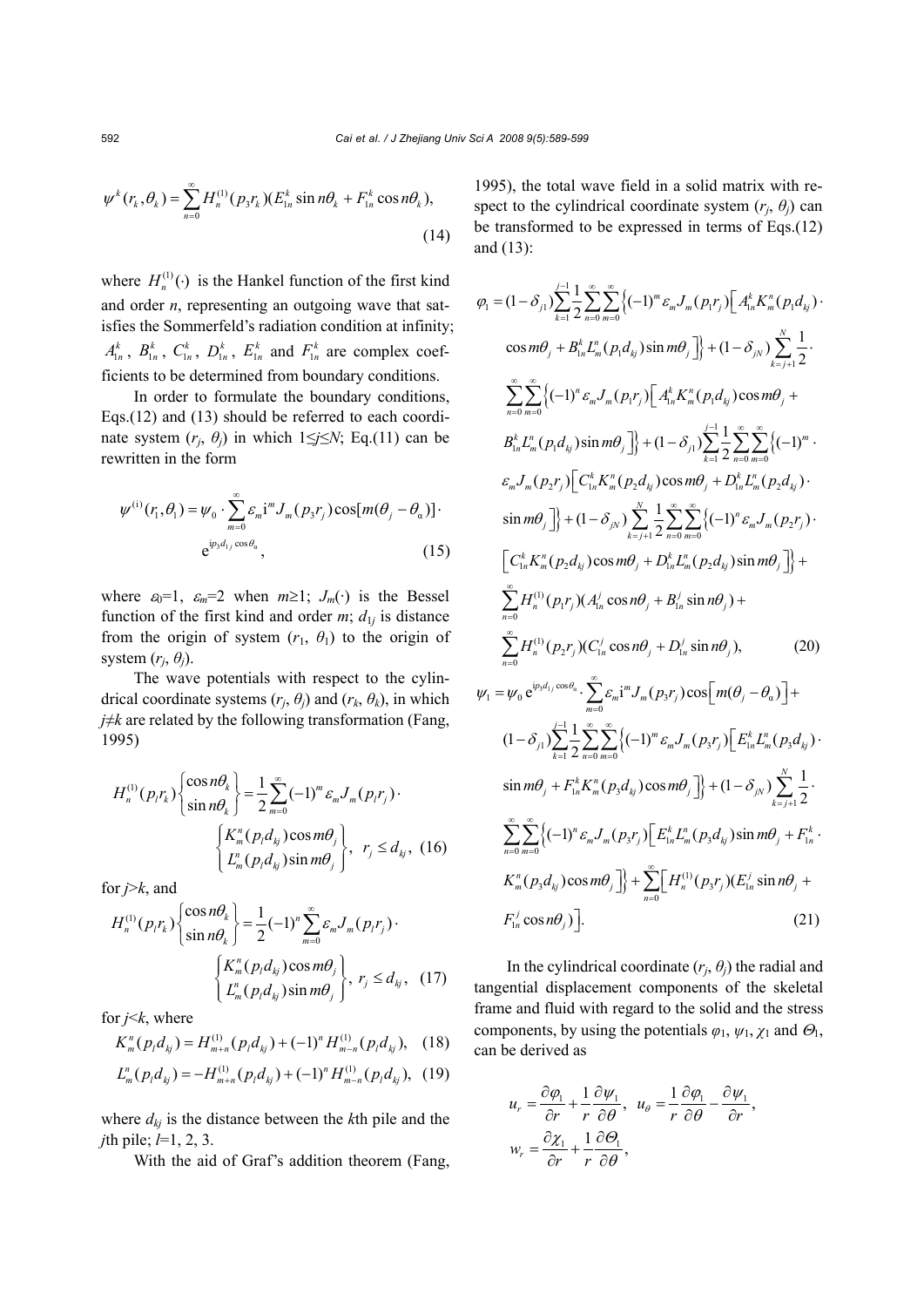$$
\sigma_{rr} = \lambda_{c} \nabla^{2} \varphi_{1} + \alpha M \nabla^{2} \chi_{1} + 2 \mu \left[ \frac{\partial^{2} \varphi_{1}}{\partial r^{2}} + \frac{\partial}{\partial r} \left( \frac{1}{r} \frac{\partial \psi_{1}}{\partial \theta} \right) \right],
$$
  

$$
\tau_{r\theta} = \mu \left[ 2 \left( \frac{1}{r} \frac{\partial^{2} \varphi_{1}}{\partial r \partial \theta} - \frac{1}{r^{2}} \frac{\partial \varphi_{1}}{\partial \theta} \right) + \frac{1}{r^{2}} \frac{\partial^{2} \psi_{1}}{\partial \theta^{2}} - \frac{1}{r^{2}} \frac{\partial}{\partial r} \left( \frac{1}{r} \frac{\partial \psi_{1}}{\partial r} \right) \right].
$$
 (22)

The unknown scattering coefficients  $A_{1n}^j$ through  $F_{1n}^j$  in Eqs.(20) and (21) must be determined by the application of suitable boundary conditions. At the outer surfaces of each pile, it is assumed that the interfaces are impermeable, the displacements are completely continuous on the interfaces. So the boundary conditions where  $r_i = a_i$  can be obtained as

$$
u_r^{(i)}(r_i, \theta_j) + u_r^{(s)}(r_i, \theta_j) = X_i \cos \theta_i + Y_i \sin \theta_i, \qquad (23)
$$

$$
u_{\theta}^{(i)}(r_j, \theta_j) + u_{\theta}^{(s)}(r_j, \theta_j) = -X_j \sin \theta_j + Y_j \cos \theta_j + r_j \phi_j,
$$

(24)  

$$
w_r^{(i)}(r_i, \theta_i) + w_r^{(s)}(r_i, \theta_i) = 0,
$$

where  $0 \le \theta_j \le 2\pi$  and  $j=1,2,\ldots,N; a_j$  is the radius of the *j*th pile;  $X_i$  and  $Y_j$  are rigid body displacements of pile *j* in the *x* and *y* directions, respectively;  $\Phi_i$  is the rotation of pile *j* (Fig.2).



**Fig.2 Displacement distribution in each rigid pile. (a) Horizontal translation; (b) Vertical translation; (c) Rotation**

From the dynamic equilibrium of pile *j*, we obtain

$$
X_j = -\frac{a_j}{\omega^2 M_j} \int_0^{2\pi} (\sigma_r \cos \theta_j - \tau_{r\theta} \sin \theta_j) \Big|_{r_j = a_j} d\theta_j,
$$
  
\n
$$
Y_j = -\frac{a_j}{\omega^2 M_j} \int_0^{2\pi} (\sigma_r \sin \theta_j + \tau_{r\theta} \cos \theta_j) \Big|_{r_j = a_j} d\theta_j,
$$
  
\n
$$
\Phi_j = -\frac{a_j^2}{\omega^2 J_j} \int_0^{2\pi} \tau_{r\theta} \Big|_{r_j = a_j} d\theta_j,
$$
\n(26)

where  $M_i$  denotes the mass of pile *j* per unit length;  $J_i$ denotes the polar moment of inertial of pile *j* per unit length.

Substituting Eqs. $(20)$  and  $(21)$  into Eq. $(22)$ , the displacements and stresses at each interface of piles and medium can be obtained. Furthermore, considering the aforementioned transformations, explicit expressions can be obtained for  $X_i$ ,  $Y_i$  and  $\Phi_i$ ,  $j=1,2,\ldots$ , *N*. Then, utilizing the orthogonality of cosm $\theta$ <sup>*j*</sup> and  $\sin m\theta$ , and taking into account the linear independence of trigonometric functions, six infinite linear systems of algebraic equations are obtained from Eqs. $(23)$  ~  $(25)$ :

$$
\frac{\varepsilon_m}{2} \sum_{n=0}^{\infty} \left[ (1 - \delta_{j1}) \sum_{k=1}^{j-1} (-1)^m A_{1n}^k K_m^n (p_1 d_{kj}) + (1 - \delta_{jN}) (-1)^n \right] \cdot \sum_{k=j+1}^N A_{1n}^k K_m^n (p_1 d_{kj}) \cdot (A_i^{11} + \delta_{m1} R_i^{11}) + \frac{\varepsilon_m}{2} \sum_{n=0}^{\infty} \left[ (1 - \delta_{j1}) \cdot \sum_{k=1}^{j-1} (-1)^m C_{1n}^k K_m^n (p_2 d_{kj}) + (1 - \delta_{jN}) \sum_{k=j+1}^N (-1)^n C_{1n}^k K_m^n (p_2 d_{kj}) \right] \cdot (A_i^{12} + \delta_{m1} R_i^{12}) + \frac{\varepsilon_m}{2} \sum_{n=0}^{\infty} \left[ (1 - \delta_{j1}) \sum_{k=1}^{j-1} (-1)^m E_{1n}^k L_m^n (p_3 d_{kj}) + (1 - \delta_{jN}) \sum_{k=j+1}^N (-1)^n E_{1n}^k L_m^n (p_3 d_{kj}) \right] \cdot (A_i^{13} + \delta_{m1} R_i^{13}) + A_{1m}^j \cdot (A_i^{14} + \delta_{m1} R_i^{14}) + C_{1m}^j \cdot (A_i^{15} + \delta_{m1} R_i^{15}) + E_{1m}^j \cdot (A_i^{16} + \delta_{m1} R_i^{16})
$$
  
=  $-\psi_0 e^{ip_3 d_{1j} \cos \theta_\alpha} \varepsilon_m i^m \sin m\theta_\alpha \cdot (A_i^{13} + \delta_{m1} R_i^{13}),$  (27)

$$
\frac{\varepsilon_{m}}{2} \sum_{n=0}^{\infty} \left[ (1 - \delta_{j1}) \sum_{k=1}^{j-1} (-1)^{m} B_{1n}^{k} L_{m}^{n} (p_{1} d_{kj}) + (1 - \delta_{jN}) (-1)^{n} \cdot \right. \n\sum_{k=j+1}^{N} B_{1n}^{k} L_{m}^{n} (p_{1} d_{kj}) \right] \cdot (A_{i}^{21} + \delta_{m1} R_{i}^{21}) + \frac{\varepsilon_{m}}{2} \sum_{n=0}^{\infty} \left[ (1 - \delta_{j1}) \cdot \sum_{k=1}^{j-1} (-1)^{m} D_{1n}^{k} L_{m}^{n} (p_{2} d_{kj}) + (1 - \delta_{jN}) \sum_{k=j+1}^{N} (-1)^{n} D_{1n}^{k} L_{m}^{n} (p_{2} d_{kj}) \right] \cdot (A_{i}^{22} + \delta_{m1} R_{i}^{22}) + \frac{\varepsilon_{m}}{2} \sum_{n=0}^{\infty} \left[ (1 - \delta_{j1}) \sum_{k=1}^{j-1} (-1)^{m} F_{1n}^{k} K_{m}^{n} (p_{3} d_{kj}) + (1 - \delta_{jN}) \sum_{k=j+1}^{N} (-1)^{n} F_{1n}^{k} K_{m}^{n} (p_{3} d_{kj}) \right] \cdot (A_{i}^{23} + \delta_{m1} R_{i}^{23} + \delta_{m0} S_{i}^{23}) + B_{1m}^{j} \cdot (A_{i}^{24} + \delta_{m1} R_{i}^{24}) + D_{1m}^{j} \cdot (A_{i}^{25} + \delta_{m1} R_{i}^{25}) + F_{1m}^{j} (A_{i}^{26} + \delta_{m1} R_{i}^{26} + \delta_{m0} S_{i}^{26}) = -\psi_{0} e^{ip_{3} d_{1j} \cos \theta_{\alpha}} \varepsilon_{m1}^{1} \cos m\theta_{\alpha} (A_{i}^{23} + \delta_{m1} R_{i}^{23} + \delta_{m0} S_{i}^{23}), \tag{28}
$$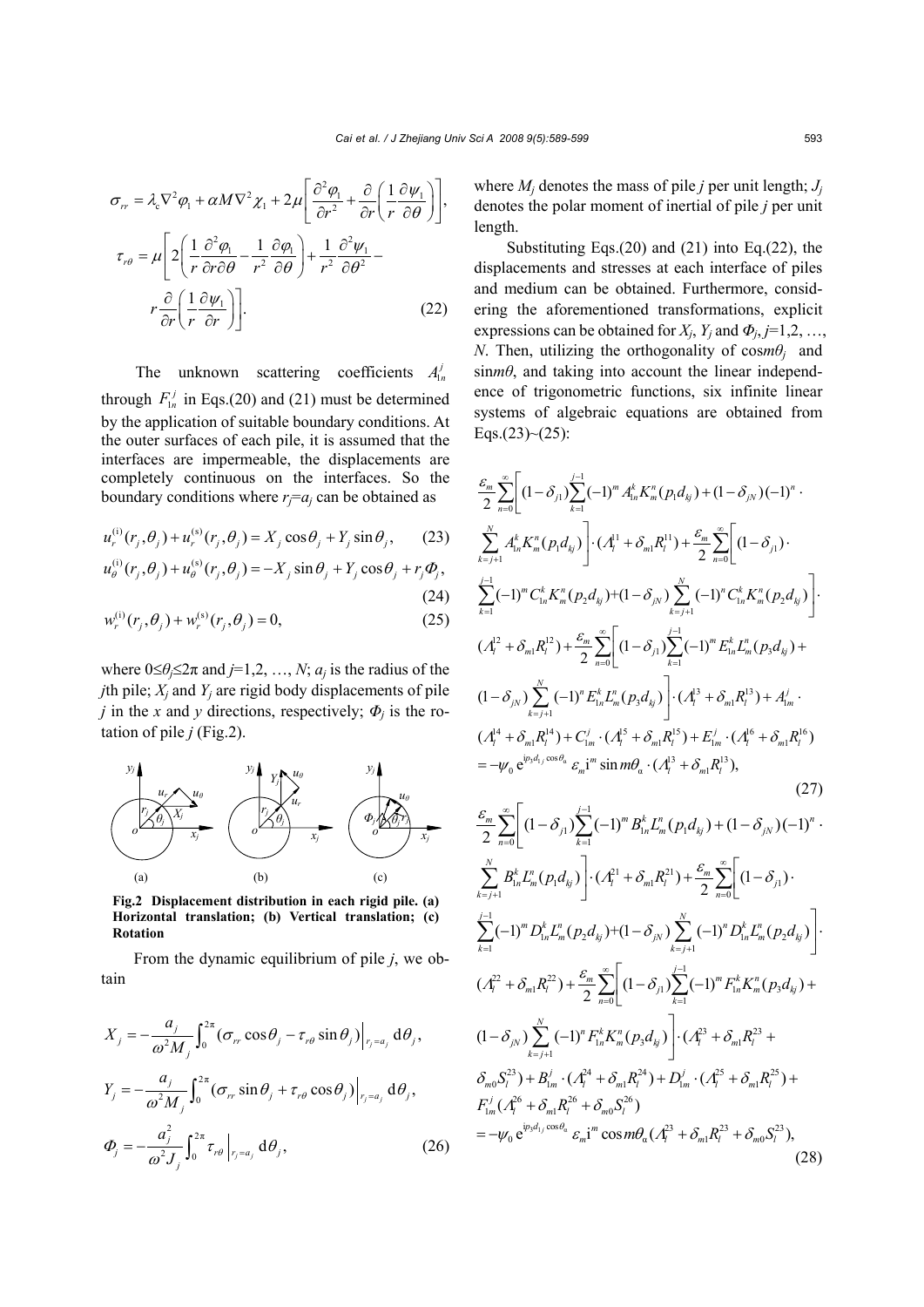where  $l=1, 2, 3$ ;  $\delta_{m1}$  and  $\delta_{m0}$  are the Kronecker deltas;  $j = 1, 2, \dots, N;$   $m = 0, 1, \dots, \infty;$   $\Lambda_l^{11} \sim \Lambda_l^{26}$  $R_l^{11} \sim R_l^{26}$ ,  $S_l^{23}$  and  $S_l^{26}$  are given in Appendix A.

Once the systems of Eqs.(27) and (28) are truncated and solved with an appropriate range for the expansions, the scattering wave field and the total wave field can be obtained. Eq.(22) allows calculation of the displacement fields in each point of the poroelastic soil. The main results will be described later.

#### NUMERICAL RESULTS

When a time harmonic plane S wave of amplitude  $\psi_0$  propagates normal to the row of piles, the wave is scattered into a combination of fast, slow and shear waves. In addition, for the convenience of numerical calculations, the piles are assumed to be identical and equally spaced with radius *a*, mass density  $\rho_2$  and separation *sp*, where *sp* denotes the distance between the center of adjacent piles, the length of the discontinuous barrier of piles is *L*, and the origin of the rectangular coordinate system is placed at the center of the barrier (Fig.3). To obtain the numerical results, the following dimensionless material properties and frequency are introduced:

$$
\rho_{f}^{*} = \rho_{f} / \rho, \; m^{*} = h / \rho, \; \lambda^{*} = \lambda / \mu, \; M^{*} = M / \mu, \nb^{*} = \eta d / (k_{s} \sqrt{\rho \mu}), \; \omega^{*} = \omega d / C_{s}, \; \rho_{2}^{*} = \rho_{2} / \rho, \quad (29)
$$

where  $d=2a$  is the diameter of the pile,  $C_s$  is the S wave velocity in poroelastic soil.



**Fig.3 An array of piles and rectangular coordinate system**

The properties of soil and pile are presented in Table 1, in which the soil parameters are from (Stoll and Kan, 1981). The normalized displacement amplitude  $|u_x/u_0|$  is defined as the ratio of the displacement amplitude of soil behind the barrier to the amplitude of incident plane S waves in the *x* direction.

**Table 1 Dimensionless parameters used in the calculation**

| Parameter | Value  | Parameter      | Value     |
|-----------|--------|----------------|-----------|
| α         | 1.0    | ×.<br>m        | 1.68      |
| n *       | 1.004  | $b^*$          | $0 - 500$ |
|           | 246.78 | xk<br>$\rho_2$ | 1.13      |
| $\ast$    | 0.45   |                |           |

## **Comparison with existing solutions for ideal elastic soil**

As the present study parallels that of Aviles and Sanchez-Sesma (1983) in some cases, we will compare the result of this paper with that obtained by Aviles and Sanchez-Sesma (1983) for an elastic medium. It is noted that if poroelastic parameters  $M^*$ ,  $\rho^*$ ,  $m^*$ ,  $b^*$  and  $\alpha$  approach zero, then the poroelastic medium is reduced to an elastic medium. Other parameters for calculation are the same as those of Aviles and Sanchez-Sesma (1983). Fig.4 shows the comparison between the present solution and that of Aviles and Sanchez-Sesma (1983), in which  $|u_x/u_0|$ designates the ratio of displacement amplitude of soil in the *x* direction behind the barrier to that of incident S wave, and *y*/*a* denotes the dimensionless distance far from the barrier. It can be found that the present solution is in close agreement with that given by Aviles and Sanchez-Sesma (1983).

### **Influence of internal friction**

The influence of internal friction owing to relative motion between the solid skeleton and the pore fluid  $(b^*)$  is investigated in Fig.5 with five values of  $b^*$  $(b^* = 0, 5, 50, 100, 500)$  for  $x/a = 0$ . Since  $b^*$  is inversely proportional to permeability, it means that the material  $b^*$ =0 is the most permeable and the material  $b^*$ =500 is the least permeable among the five poroelastic materials. The material property *b* is found to have a more significant influence on the screening effectiveness when compared to other poroelastic material properties. The results shown in Fig.5 clearly indicate that there is a decrease in the normalized displacement amplitudes with increasing values of  $b^*$ when *y*/*a*>100. It is also observed that the curves for poroelastic soil with  $b^*$ =50 and 500 are nearly identical over the entire distance behind the barrier, indi-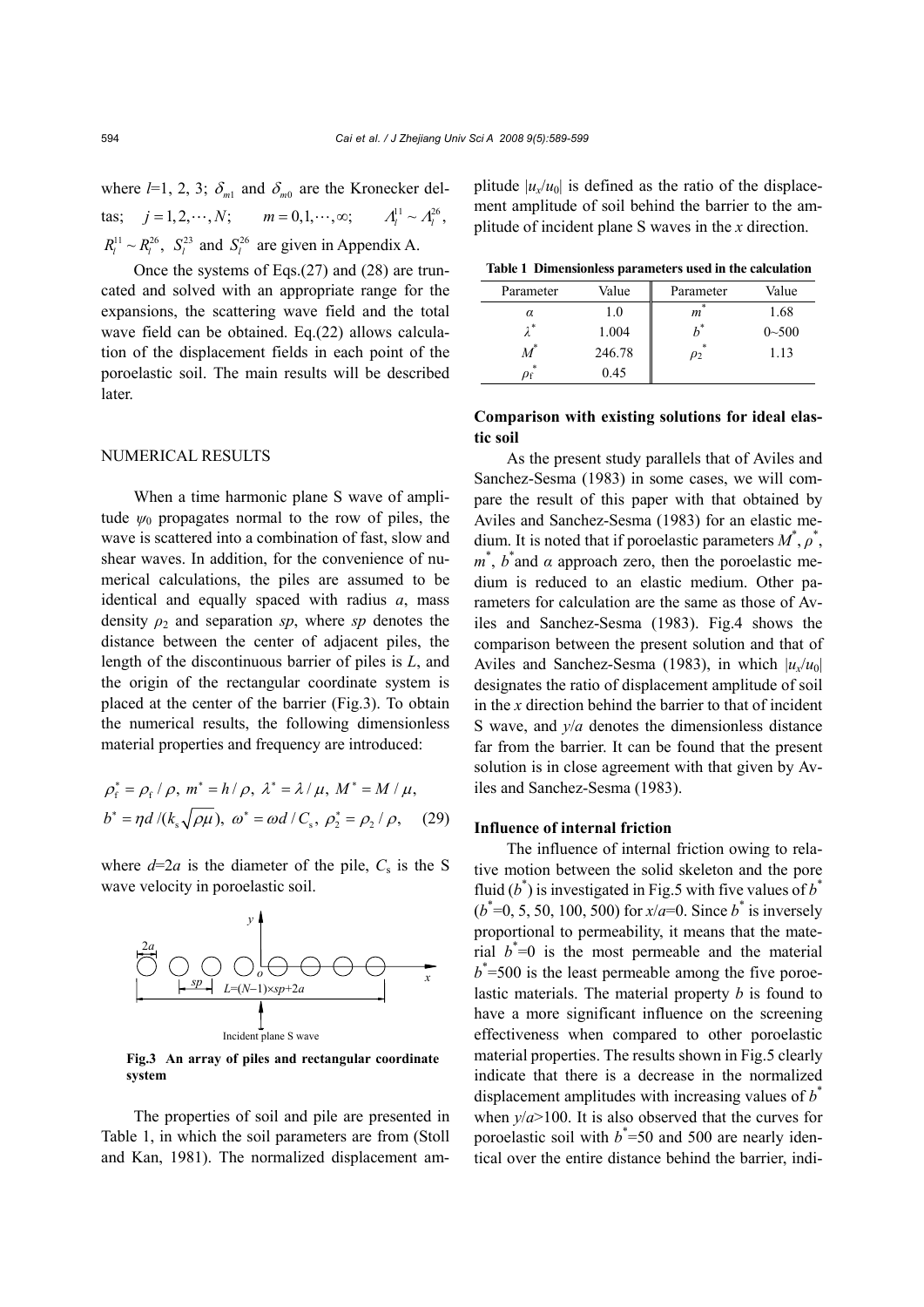cating that when  $b^*$  increases to a certain value, the influence of  $b^*$  on the screening effectiveness of the barrier can be neglected. All those indicate that, in the case of sand, in which  $b^*$  is very small, the coupling effect produced by motions of the solid matrix and the pore fluid is limited. However, in the case of soft clay, in which  $b^*$  is large, there is viscous resistance for a flowing fluid in poroelastic soil, which gives rise to the effect of dissipation from the pores of the solid matrix. Consequently, enough flow can occur in clay (high  $b^*$ -value) compared to sand (low  $b^*$ -value) for viscous losses to become so significant that the results are much better than for an elastic medium.

#### **Influence of number of piles**

In the following analyses, the influence of the number of piles on the screening effectiveness is considered, as illustrated in Fig.6. The displacement amplitude of poroelastic soil increases or decrease due to the phase mismatch between the incident and scattering waves after the superposition, which results in the appearance of random values among all curves with  $v/a < 50$ . It can be seen from Fig.6b, that as the number of piles increases, the optimal screening position is moved backwards, while the normalized displacement amplitude decreases at the places of  $y/a$  >180 and the optimal screening region is broadened. At points near the row of piles, the screened zone shows large variability. When the number of piles varies from 6 to 12, the normalized displacement amplitude when  $y/a=500$  changes from 0.79 to 0.61. That is to say, the screening effectiveness of the barrier is improved remarkably. It is also noted from Figs.6a and 6b that the minimum value of the normalized displacement amplitudes are larger at the edge than at the center for the same number of piles, which means that the optimal screening region is at the center of the screened zone.

## **Comparisons of normalized displacement amplitudes between poroelastic soil and elastic soil**



Fig.4 Comparison of normalized displacement amplitudes between the present solution and that of Aviles and Sanchez-Sesma (1983) for elastic soil



Fig.5  $|u_x/u_0|$  versus y/a with different values of b<sup>\*</sup> for  $\omega$ <sup>\*</sup>=1.0, N=8, sp/a=3, x/a=0



Fig.6  $|u_x/u_0|$  versus y/a with different numbers of piles for  $\omega^*$ =1.0, sp/a=3,  $b^*$ =50. (a) At the edge of screened zone; (b) At the center of screened zone

As mentioned previously, most previous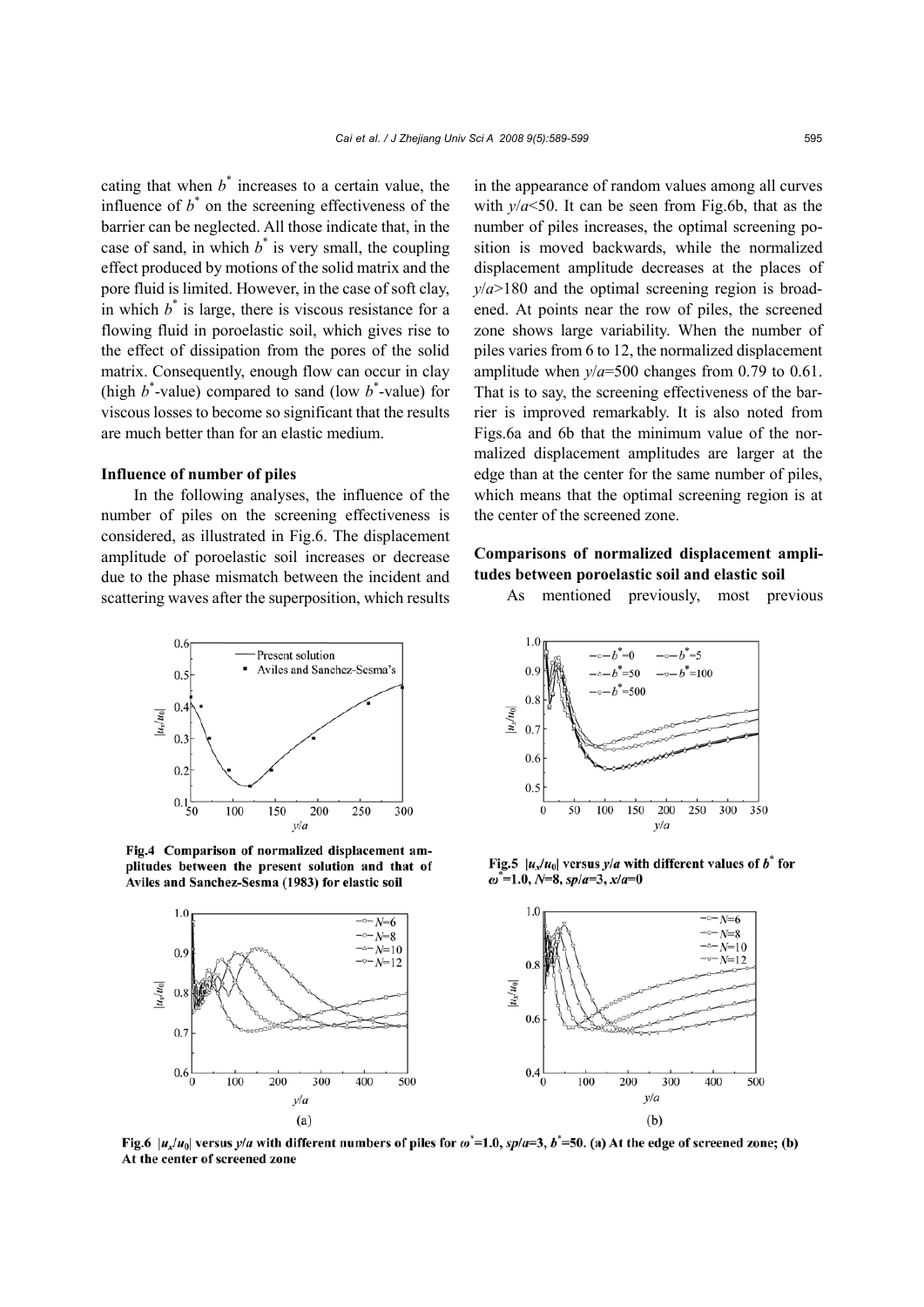investigations of the present problem have been limited to an elastic medium. In previous sections, a poroelastic model has been developed for the screening of plane S waves by an array of rigid piles. It is of interest to compare the screening effectiveness of poroelastic soil and elastic soil.

Fig.7 presents a comparison of  $|u_x/u_0|$  versus  $y/a$ between elastic soil and poroelastic soil with three values of dimensionless frequencies ( $\omega^*$ =0.5, 1.0, 1.5) for  $b^*$ =0 and 500, respectively. It is clear that there is a decrease in the normalized displacement amplitudes as *ω*\* increases, i.e., the screening effectiveness is improved remarkably with an increase in *ω*\* . In the case of poroelastic material with  $b^* = 0$ , the shape of the curves is similar to that of the elastic condition, with only a mild deviation. In the case of poroelastic material with  $b^*$ =500, the normalized displacement amplitudes are smaller than that of the elastic condition when *y*/*a*>50. Another important conclusion drawn from Fig.7b is that the difference between the normalized displacement amplitudes in poroelastic soil and that in elastic soil increases with increasing  $\omega^*$ , that is to say, the larger the dimensionless



Fig.7 Comparisons of  $|u_x/u_0|$  between poroelastic soil and elastic soil with different dimensionless frequencies for  $N=8$ ,  $sp/a=3$ ,  $x/a=0$ . (a)  $b^* = 0$ ; (b)  $b^* = 500$ 

frequency, the better the screening effectiveness in poroelastic soil with  $b^*$ =500 than in elastic soil when  $y/a$  > 100. It is also noted from Fig.7b that the calculated  $|u_x/u_0|$  of elastic soil is higher than that of poroelastic soil for all frequencies, due to the fact that there is viscous resistance for a flowing fluid in poroelastic soil, which gives rise to the effect of dissipation from the pores of the solid matrix.

Fig.8 shows a comparison of  $|u_x/u_0|$  versus  $v/a$ between elastic soil and poroelastic soil with three values of the separation ratio ( $sp/a=2.5$ , 3.0, 3.5) for  $b^*$ =0 and 500, respectively. Careful study of these figures reveals that the minimum value of the normalized displacement amplitudes grows with increasing separations. In other words, the larger the separation between piles, the poorer the screening effectiveness of the barrier. Furthermore, some remarkable differences between the curves for elastic soil and poroelastic soil with  $b^*$ =500 are observed. This simply means that the screening effectiveness in poroelastic soil with  $b^*$ =500 is better than that in elastic soil when *y*/*a*>60, while the curves for elastic soil and poroelastic soil with  $b^* = 0$  are nearly identical over the entire distance behind the barrier for the same separation. All these results indicate that in the case of sand in which  $b^*$  is very small, the shape of the curves is similar to that of the elastic condition, which shows a slight difference in the normalized displacement amplitudes. However, in the case of soft clay in which  $b^*$  is large, some significant differences between the normalized displacement amplitudes in poroelastic soil and that in elastic soil can be observed. It is also noted from Fig.8b that the field presents a uniform recovery in the width observed far away from the barrier. That is to say, the pile separation becomes unimportant at large distances behind the barrier. In fact, all of the curves for the poroelastic model come together and tend to attain the level of the incident field in the limit of large  $y/a$ . This is due to the fact that the scattering wave field at larger distances becomes weaker, which leads to the infirm interaction between the incident wave field and that of the scattering wave.

Fig.9 gives a comparison of  $|u_x/u_0|$  versus  $y/a$ between elastic soil and poroelastic soil with three values of the number of piles  $(N=6, 8, 10)$  for  $b^* = 0$ and 500, respectively. Numerical results presented in Figs.9a and 9b show that, as the number of piles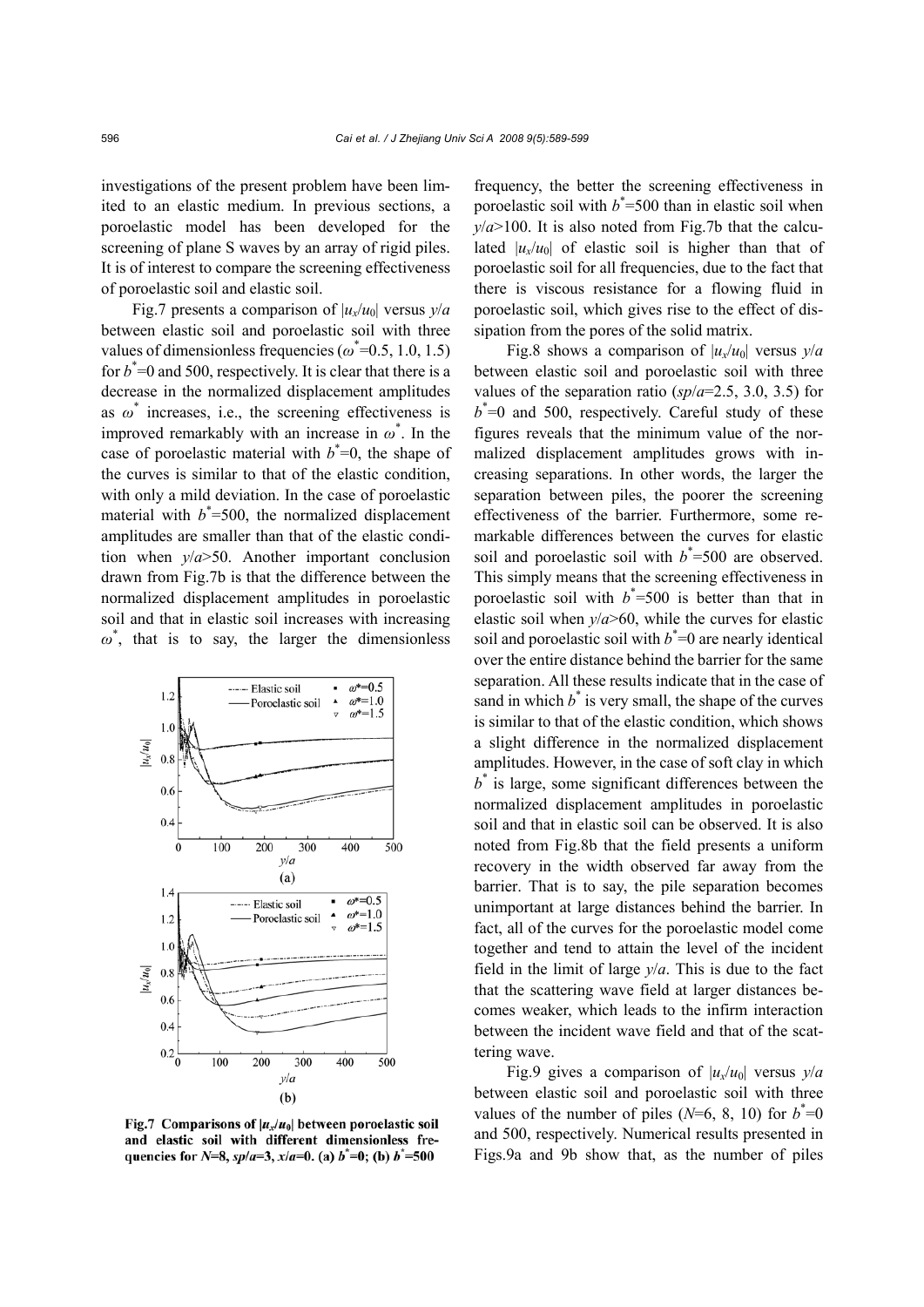

Fig.8 Comparisons of  $|u_x/u_0|$  between poroelastic soil and elastic soil with different separations between piles for  $\omega^*$ =1.0, N=8, x/a=0. (a)  $b^*$ =0; (b)  $b^*$ =500



Fig.9 Comparisons of  $|u_x/u_0|$  between poroelastic soil and elastic soil with different numbers of piles for  $\omega^*$ =1.0, sp/a=3, x/a=0. (a)  $b^*$ =0; (b)  $b^*$ =500

increases, the optimal screening position behind the barrier is moved backwards, and the minimum value of the normalized displacement amplitudes decreases. The curves also show similar trends in elastic soil and in poroelastic soil with  $b^* = 0$ , while in poroelastic soil with  $b^*$ =500, there is a sharp decrease in the normalized displacement amplitudes compared to that in elastic soil when *y*/*a*>130.

Figs.5~9 also show an unusual trend for the case of *y*/*a*<50, namely, the displacement amplitude of poroelastic soil increases or decreases after the superposition, mainly due to the interaction of incident waves and scattering waves.

#### **CONCLUSION**

The presented work demonstrates the need for

consideration of the screening of plane S waves by an array of rigid piles in a poroelastic medium. Numerical results show that there is a significant difference in the screening effectiveness of an array of rigid piles between the elastic medium model and the poroelastic medium model. In the case of poroelastic material with  $b^*$ =0, the screening effectiveness is similar to that of the elastic condition. However, in the case of poroelastic material with  $b^*$ =500, the screening effectiveness is better than that of the elastic condition. All these indicate that some existing methods dealing with the elastic soil medium are adapted to the case in which the intrinsic permeability of the soil is high. Moreover, the screening effectiveness of the barrier is improved as the number of piles increases in poroelastic soil. While the larger the separation between piles, the poorer the screening effectiveness of the barrier in poroelastic soil.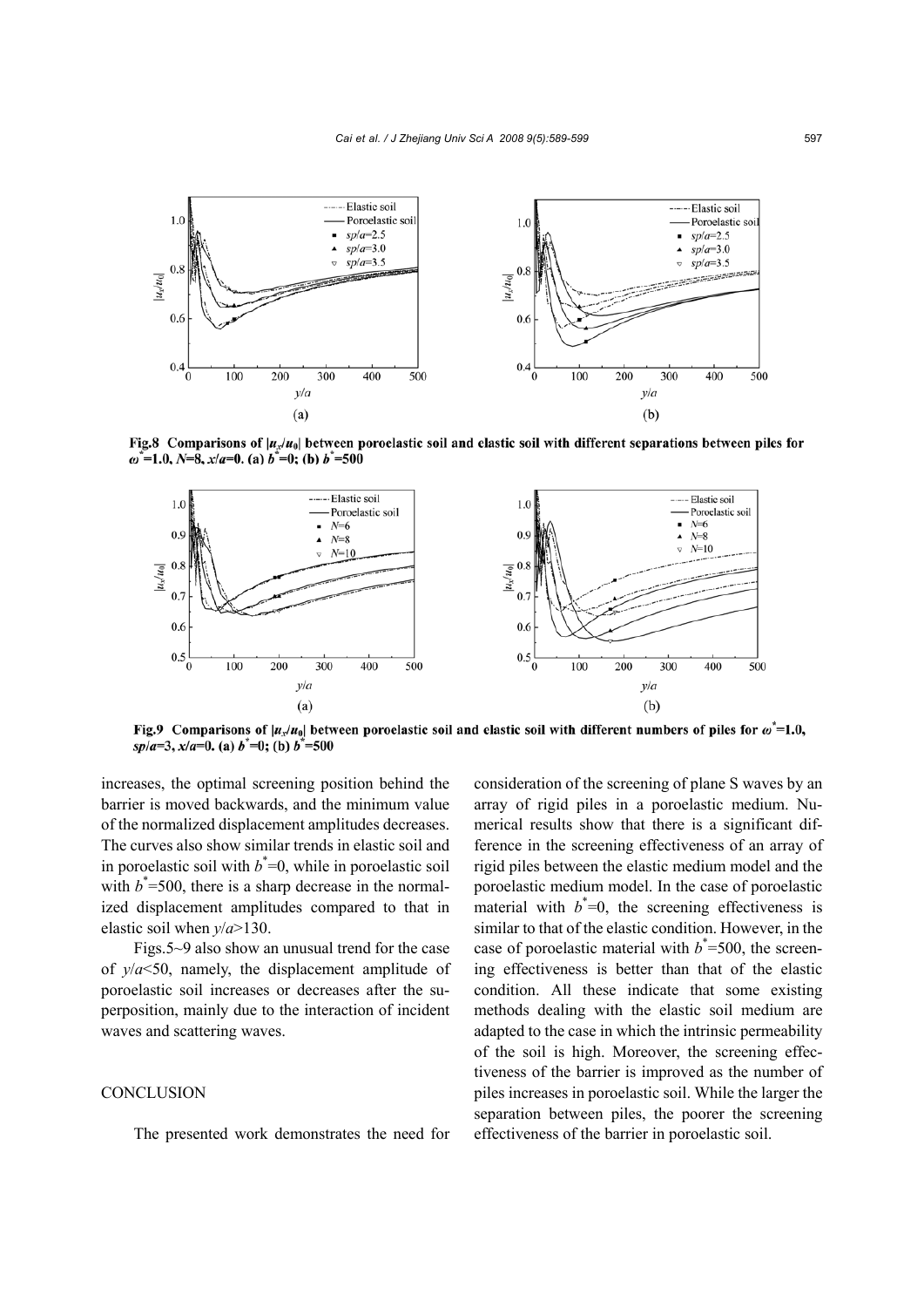APPENDIX A

$$
A_1^{u} = -\frac{m}{a_j} J_m(p_j a_j) + p_j J_{m-1}(p_j a_j), (l = 1, 2);
$$
  
\n
$$
A_1^{13} = \frac{m}{a_j} J_m(p_3 a_j);
$$
  
\n
$$
A_1^{18} = -\frac{m}{a_j} H_m^{(1)}(p_j a_j) + p_j H_{m-1}^{(1)}(p_j a_j), (l = 1, 2; g = l + 3);
$$
  
\n
$$
A_1^{16} = \frac{m}{a_j} H_m^{(1)}(p_j a_j);
$$
  
\n
$$
A_2^{11} = -\frac{m}{a_j} J_m(p_j a_j), (l = 1, 2);
$$
  
\n
$$
A_2^{12} = \frac{m}{a_j} J_m(p_j a_j) - p_3 J_{m-1}(p_3 a_j);
$$
  
\n
$$
A_2^{16} = \frac{m}{a_j} H_m^{(1)}(p_j a_j), (l = 1, 2; g = l + 3);
$$
  
\n
$$
A_2^{16} = \frac{m}{a_j} H_m^{(1)}(p_j a_j) - p_3 H_{m-1}^{(1)}(p_3 a_j);
$$
  
\n
$$
A_3^{11} = \xi_j A_1^{10}, (l = 1, 2, 3);
$$
  
\n
$$
A_3^{12} = \xi_j A_1^{12}, (l = 1, 2, 3; g = l + 3);
$$
  
\n
$$
A_3^{28} = -A_1^{18}, (l = 1, 3; g = 3, 6);
$$
  
\n
$$
A_2^{28} = -A_2^{18}, (l = 1, 3; g = 3, 6);
$$
  
\n
$$
A_1^{28} = -A_1^{18}, (l = 1, 3; g = 3, 6);
$$
  
\n
$$
A_1^{28} = -A_1^{18}, (l = 1, 3; g = 3, 6);
$$
  
\n
$$
A_1^{28} = -A_1^{18}, (l = 1, 2, g = 3, 6);
$$
  
\n
$$
R_1^{10} = \frac{\lambda_c + \xi_i \alpha M
$$

$$
S_2^{26} = \frac{4\mu}{\rho_2 a_j \omega^2} \left[ -p_3^2 H_2^{(1)}(p_3 a_j) \right].
$$

#### **References**

- Adam, M., von Estorff, O., 2005. Reduction of train-induced building vibrations by using open and filled trenches. *Computers and Structures*, **83**(1):11-24. [doi:10.1016/j. compstruc.2004.08.010]
- Al-Hussaini, T.M., Ahmad, S., 2000. Numerical and Experimental Studies on Vibration Screening by Open and In-Filled Trench Barriers. *In*: Chouw, N., Schmid, G., (Eds.), International Workshop on Wave Propagation, Moving Load and Vibration Reduction (WAVE 2000). Rotterdam Balkema, p.241-250.
- Aviles, J., Sanchez-Sesma, F.J., 1983. Piles as barriers for elastic waves. *Journal of Geotechnical Engineering*, **109**(9):1133-1146.
- Aviles, J., Sanchez-Sesma, F.J., 1988. Foundation isolation from vibration using piles as barriers. *Journal of Engineering Mechanics*, **114**(11):1854-1870.
- Biot, M.A., 1956. Theory of propagation of elastic waves in a fluid-saturated porous solid. I. Low frequency range. *Journal of the Acoustical Society of America*, **28**(2):168- 178. [doi:10.1121/1.1908239]
- Boroomand, B., Kaynia, A.M., 1991. Vibration Isolation by an Array of Piles. First International Conference on Soil Dynamics and Earthquake Engineering. Karlsruhe, Germany, p.683-691.
- El Naggar, M.H., Chehab, A.G., 2005. Vibration barriers for shock-producing equipment. *Canadian Geotechnical Journal*, **42**(1):297-306. [doi:10.1139/T04-067]
- Fang, Y.G., 1995. Series solution for scattering of plane SH-waves by multiple shallow circular-arc canyons. *Applied Mathematics and Mechanics* (*English Edition*), **16**(7):657-666.
- Gao, G.Y., Li, Z.Y., Qiu, C., Yue, Z.Q., 2006. 3D analysis of rows of piles as passive barriers for ground vibration isolation. *Soil Dynamics and Earthquake Engineering*, **26**(11):1015-1027. [doi:10.1016/j.soildyn.2006.02.005]
- Hildebrand, R., 2003. Asymptotic analysis of hard wave barriers in soil. *Soil Dynamics and Earthquake Engineering*, **23**(2):143-158. [doi:10.1016/S0267-7261(02)00154-9]
- Kani, Y., Hayakawa, K., 2003. Simulation Analysis about Effects of a PC Wall-pile Barrier on Reducing Ground Vibration. Proceedings of the Thirteenth International Offshore and Polar Engineering Conference. Honolulu, HL, United States, p.1224-1229.
- Kattis, S.E., Polyzos, D., Beskos, D.E., 1999a. Modelling of pile wave barriers by effective trenches and their screening effectiveness. *Soil Dynamics and Earthquake Engineering*, **18**(1):1-10. [doi:10.1016/S0267-7261(98)00032- 3]
- Kattis, S.E., Polyzos, D., Beskos, D.E., 1999b. Vibration isolation by a row of piles using a 3-D frequency domain BEM. *International Journal for Numerical Methods in*